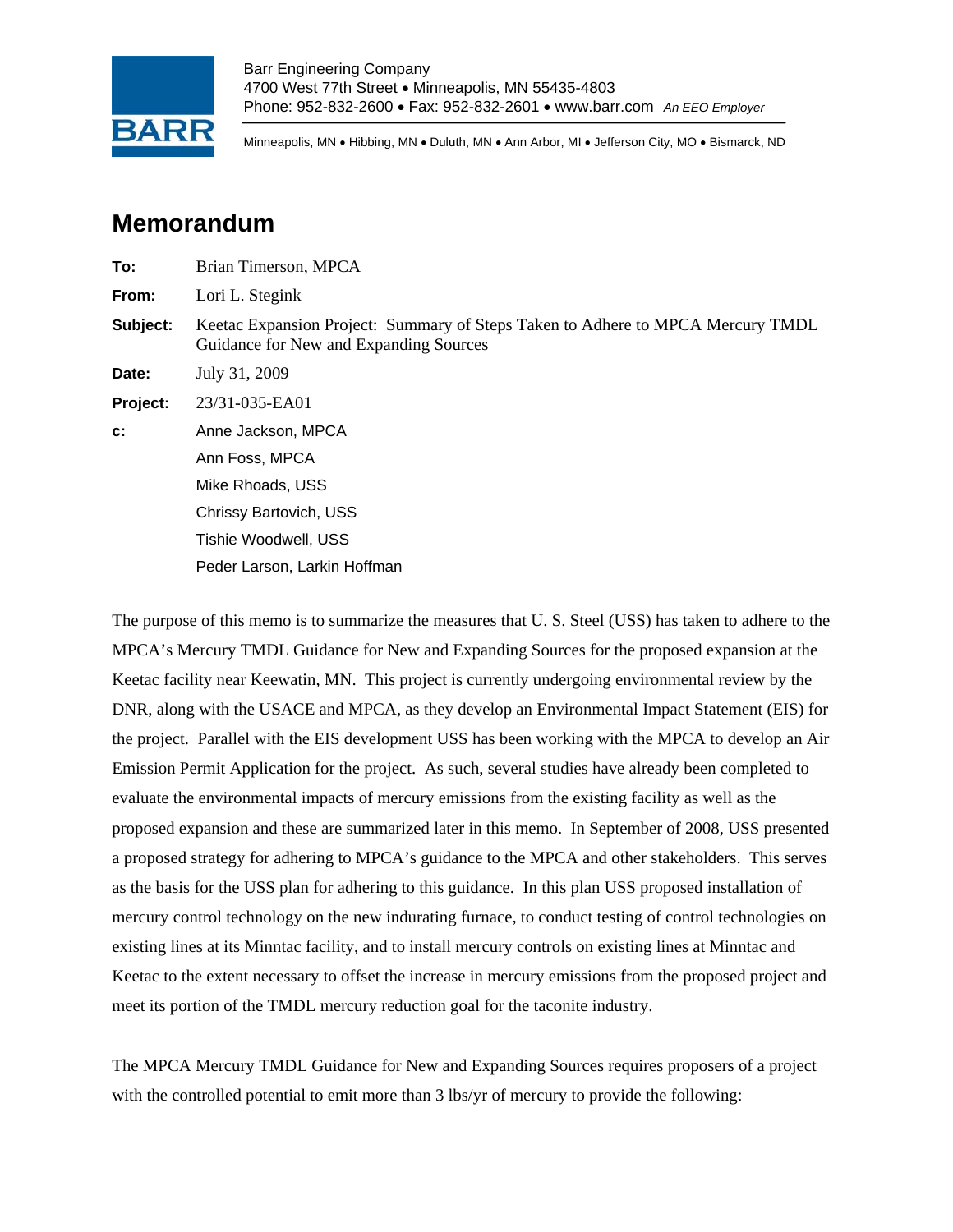- - 1. Employ the best mercury control available.
	- 2. Complete environmental review, as applicable, including evaluation of local and cumulative mercury impacts per MPCA guidelines.
	- 3. During permitting, assess the impact of added emissions towards attaining the sector's lbs Hg/yr air emission goal.
	- 4. Arrange for a reduction equal to the new emissions from the existing sources in the state.
	- 5. If equivalent mercury reductions from another facility in Minnesota can not be identified propose alternative mitigative strategies.
	- 6. During permitting, submit a plan to the MPCA describing the facilities specific plan for reductions in  $1 - 5$  above.

The following describes what USS's has done to address Items  $1 - 4$ , and 6. Item 5 is not applicable to the Keetac Expansion because USS has identified reductions that will be made at facilities within Minnesota. This is described in more detail below.

#### **Summary of Mercury Mass Balance**

Figure 1 shows the basic configuration of the new indurating furnace and the primary emission point of mercury emissions from the indurating furnace.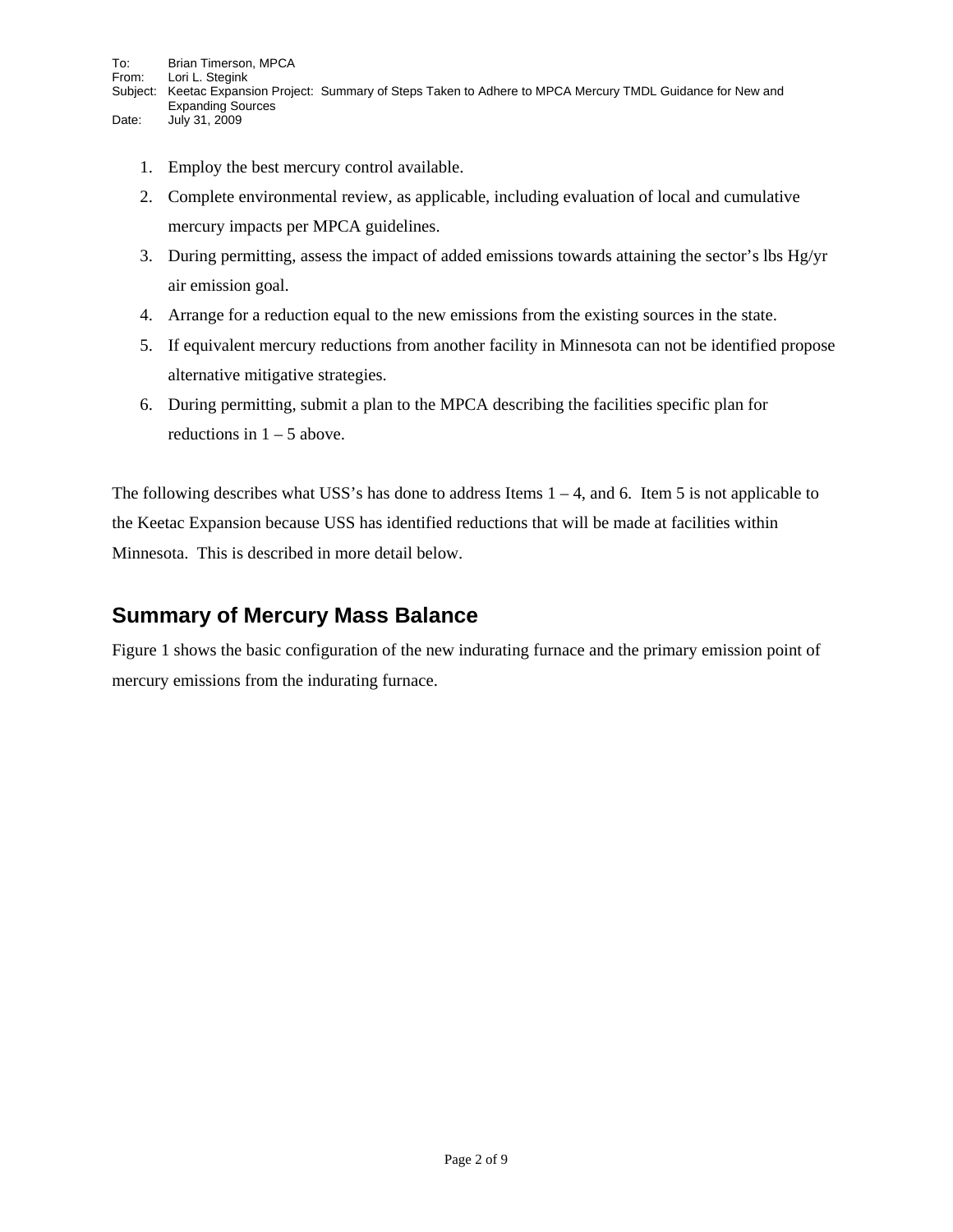To: Brian Timerson, MPCA From: Lori L. Stegink Subject: Keetac Expansion Project: Summary of Steps Taken to Adhere to MPCA Mercury TMDL Guidance for New and Expanding Sources Date: July 31, 2009



**Figure 1 - Process Flow Diagram of Induration Furnace** 

More information regarding emissions from the furnace is available in the *Mercury Control Alternatives Evaluation Report, March 2009*. Three factors affect the ultimate estimate of mercury emissions:

- Variability of mercury concentrations in the ore
- Fuel usage (natural gas, biomass, coal, fuel oil, or a combination can be used)
- Control efficiency of pollution control equipment

Using the 95% upper confidence interval, coal as a fuel and a control efficiency range of 50 to 80 percent, air emission of mercury from the new indurating furnace are estimated to be between 20 to 49 pounds per year.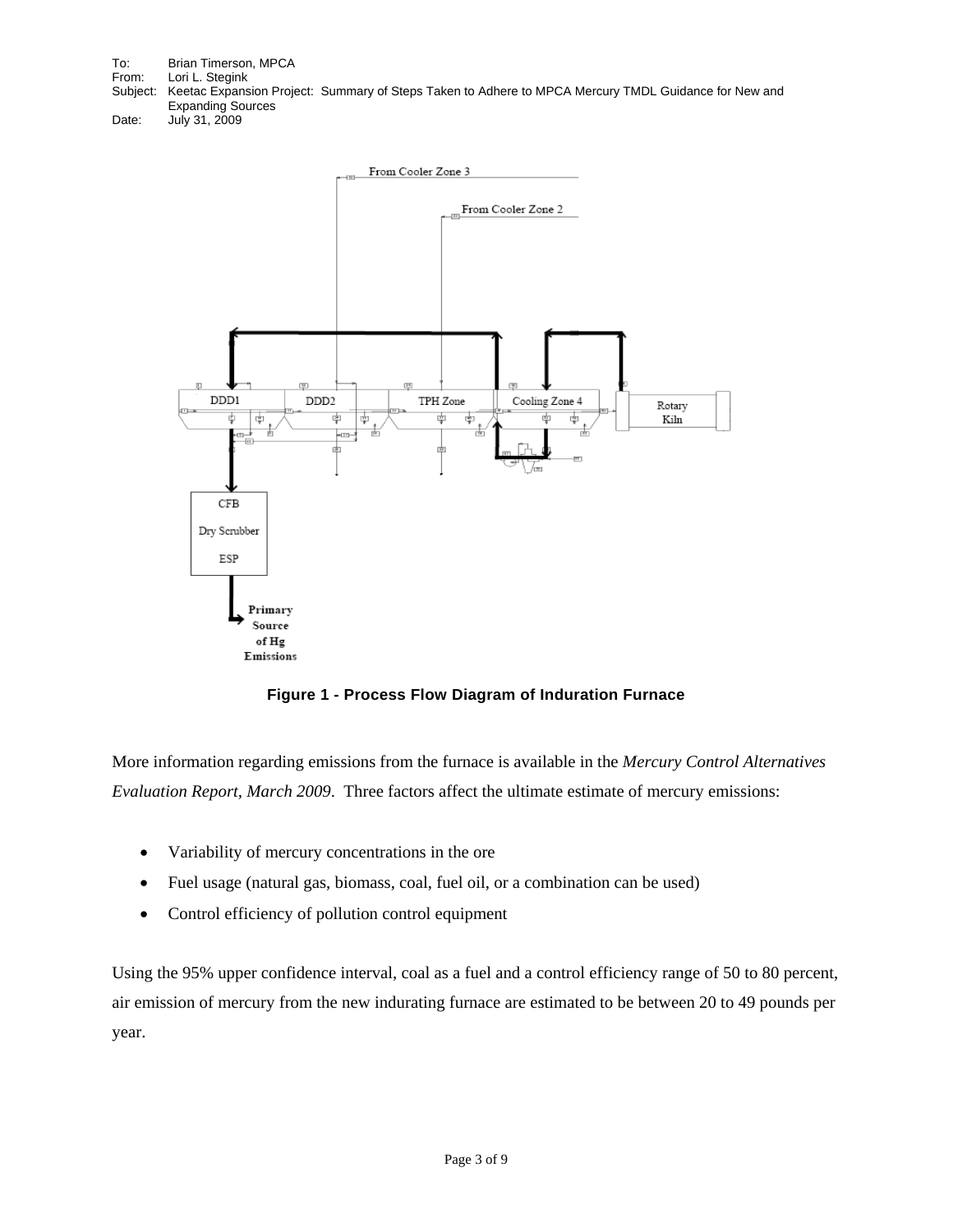To: Brian Timerson, MPCA From: Lori L. Stegink Subject: Keetac Expansion Project: Summary of Steps Taken to Adhere to MPCA Mercury TMDL Guidance for New and Expanding Sources Date: July 31, 2009

### **Employ Best Mercury Control Available**

The MPCA expects facilities to explore all pollution prevention opportunities and utilize the best control technically feasible considering environmental, energy, and economic impacts. If best controls reduce emissions by less than 90%, the new source will be subject to periodic review for opportunities for improved control efficiency.

An evaluation of mercury controls for the new indurating line was conducted and submitted to the DNR, USACE, and MPCA in the report entitled *Mercury Control Alternatives Evaluation, March 2009*. To date no mercury control technologies have been tested long term or installed on a taconite indurating furnace. The majority of the published information and research on mercury control technologies is based on coal-fired utility boilers. From this information it was determined that activated carbon injection (ACI) is commercially available and has the highest likelihood for successful technology transfer for use on an indurating furnace and was therefore determined to be the best available control technology. USS has proposed full scale installation of ACI on the Down Draft Drying Section 1 (DDD1) (see Figure 1) of the new indurating furnace as part of the expansion project.

The application of ACI is estimated to reduce mercury emissions by 50 to 80 percent. The actual reduction that will be achieved is uncertain since this technology has not been tested or installed previously on an indurating furnace. The environmental impacts therefore were evaluated for a range of mercury emissions and this is discussed in more detail below. USS proposes to perform testing after construction and installation of the new line and ACI system to determine the degree of emission reduction that can be achieved and to submit a report to the MPCA detailing the results. Based on this information the MPCA will establish permit limits, operating conditions, and testing and monitoring requirements to ensure that emission are minimized on an on-going basis.

#### **Assessment of Environmental Impacts of Mercury Emissions**

The MPCA Mercury TMDL guidance for new and expanding sources requires completion of environmental review, as applicable, including evaluation of local and cumulative impacts. As part of the environmental review for the proposed Keetac expansion the following studies have included an assessment of the environmental impacts of mercury emissions: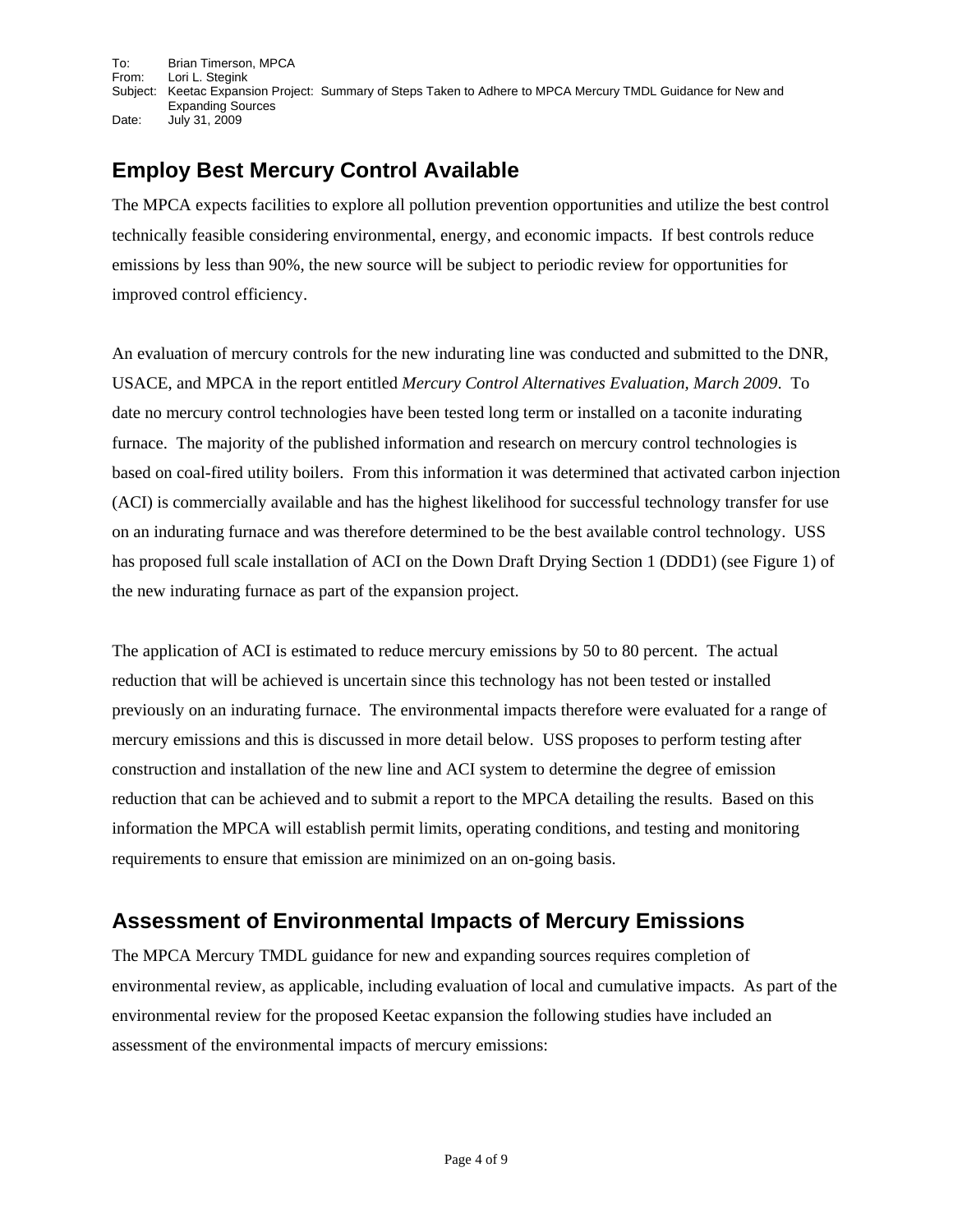- - Human Health Screening Level Risk Assessment, February 2009, including the April, 2009 Addendum.
	- Screening Level Ecological Risk Assessment for Chemicals Potentially Emitted to Air and Their Estimated Deposition to Nearby Ecological Receptors, May, 2009
	- Cumulative Impacts Analysis, Local Mercury Deposition and Bioaccumulation in Fish, April 2009

In the first two reports the emissions of mercury from the proposed expansion as well as the existing Keetac facility were modeled to determine the amount of mercury in the air, soil and water nearby the Keetac facility and the impacts of these increases in concentrations were assessed. These reports concluded that there would be no significant adverse environmental impact to human health or ecological health from these increases.

In the third report the emissions from the Keetac expansion were assessed along with the emissions from other nearby proposed projects and existing mercury concentration in fish in the nearby water bodies to determine the cumulative impact of these projects. In addition to emissions from the Keetac expansion the following nearby projects were included in the evaluation:

- Essar Steel Minnesota, LLC (formerly known as Minnesota Steel Industries)
- Excelsior Energy Mesaba Energy Project West Location
- Laurentian energy Authority Wood Fired Boiler Project

This study concluded that the four projects, at most, would increase mercury concentrations in the fish in the nearest lakes by about 2 to 5 percent.

# **Impact on Achieving Taconite Sector lb/yr Mercury TMDL Emission Reduction Goal**

During permitting, the facility is to provide an assessment of whether its added emissions will impede progress toward attaining the sector's lb/year air emission goal The MPCA will track the sector's progress in reaching interim and final goals and may periodically request that this assessment be updated as the sector's goal approaches. As part of the MPCA's Mercury TMDL Plan an emission reduction goal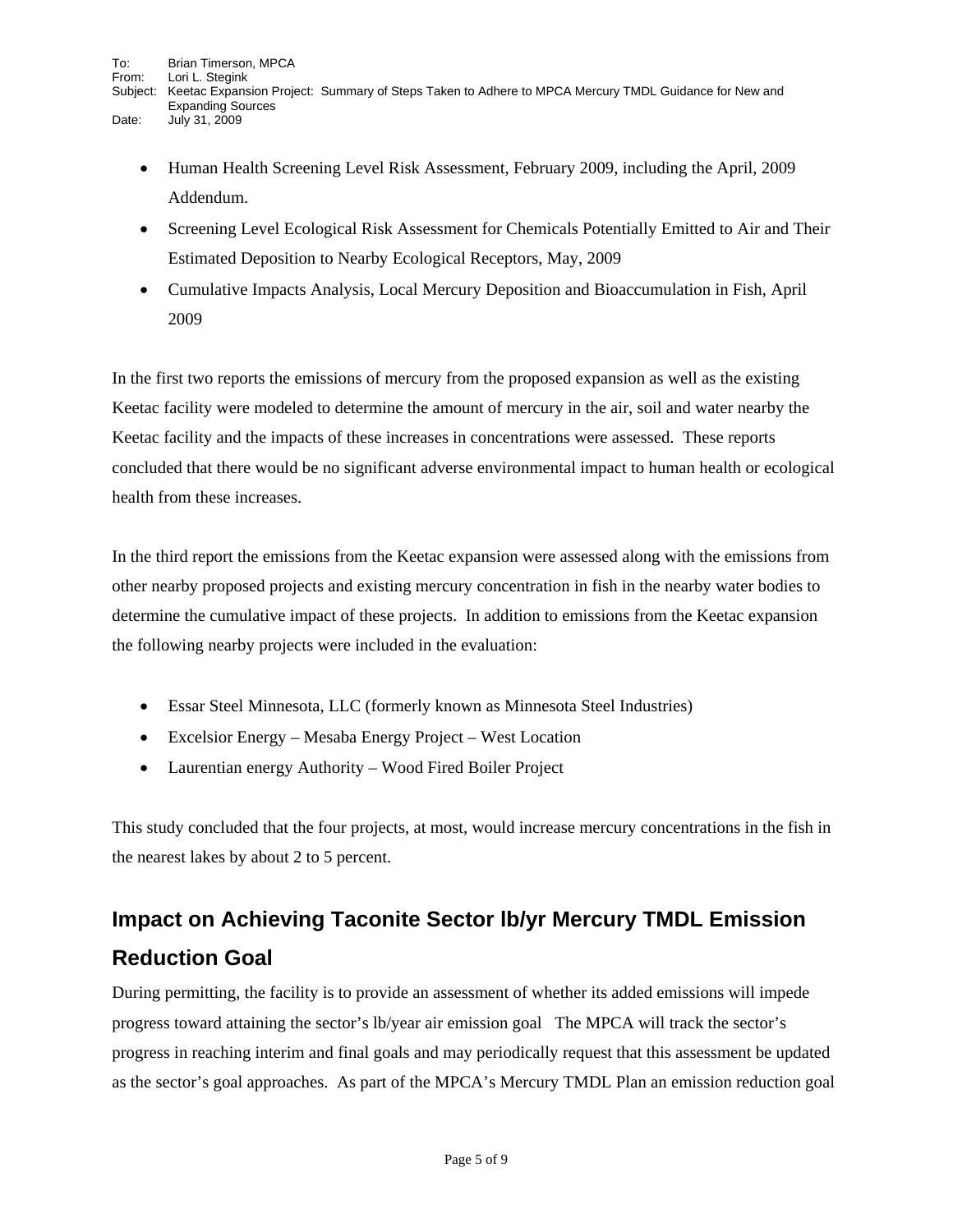for the taconite industry equivalent to a 75% reduction in 2005 emissions by the year 2025 has been established.

In the *Report on the Mercury TMDL Implementation Plan Stakeholder Process, prepared for the Minnesota Pollution Control Agency by the Minnesota Environmental Initiative, July* 2007 the following emissions were reported for Minntac and Keetac facilities.

| <b>Facility</b>      | 2005             | <b>Future</b>    | 2025 Emission  |
|----------------------|------------------|------------------|----------------|
|                      | <b>Mercury</b>   | <b>Potential</b> | <b>Target</b>  |
|                      | <b>Emissions</b> | <b>Emissions</b> | (75% reduction |
|                      | (lbs/yr)         | (lbs/yr)         | from $2005$ )  |
| Minntac              | 185.3            | 185.3            |                |
| Keetac Existing Line | 146.9            | 105.8            |                |
| Keetac New Line      | 0                | 49               |                |
| Total                | 332.2            | 340.1            | 83.1           |

The mercury emission reduction between 2005 and the future potential emissions for the Keetac Existing Line resulted from the installation of a wet scrubber in October, 2005. The scrubber provides for approximately a 30 percent reduction in mercury emissions from the existing line. The 2025 emission target represents a 75 percent reduction from the 2005 baseline emissions. From the table it can also be seen that the new line at Keetac will only increase overall mercury emission by 7.9 lbs compared to 2005 levels. In order for USS to meet its portion of the target emission reduction from the 2005 baseline a 75.6 percent reduction on total future potential emissions would be necessary rather than a 75 percent reduction. This percentage is only slightly higher than the 75 percent.

As discussed in more detail in the section below USS is also proposing to install mercury controls ahead of the 2025 goal. This will lead to the same or lower mercury emissions as would occur without the expansion.

#### **Equivalent Reductions at Existing Sources in the Minnesota**

Details regarding the USS proposed TMDL plan are given in the next section. In general USS proposes to install Activated Carbon Injection (ACI) on the new line to minimize mercury emission and to conduct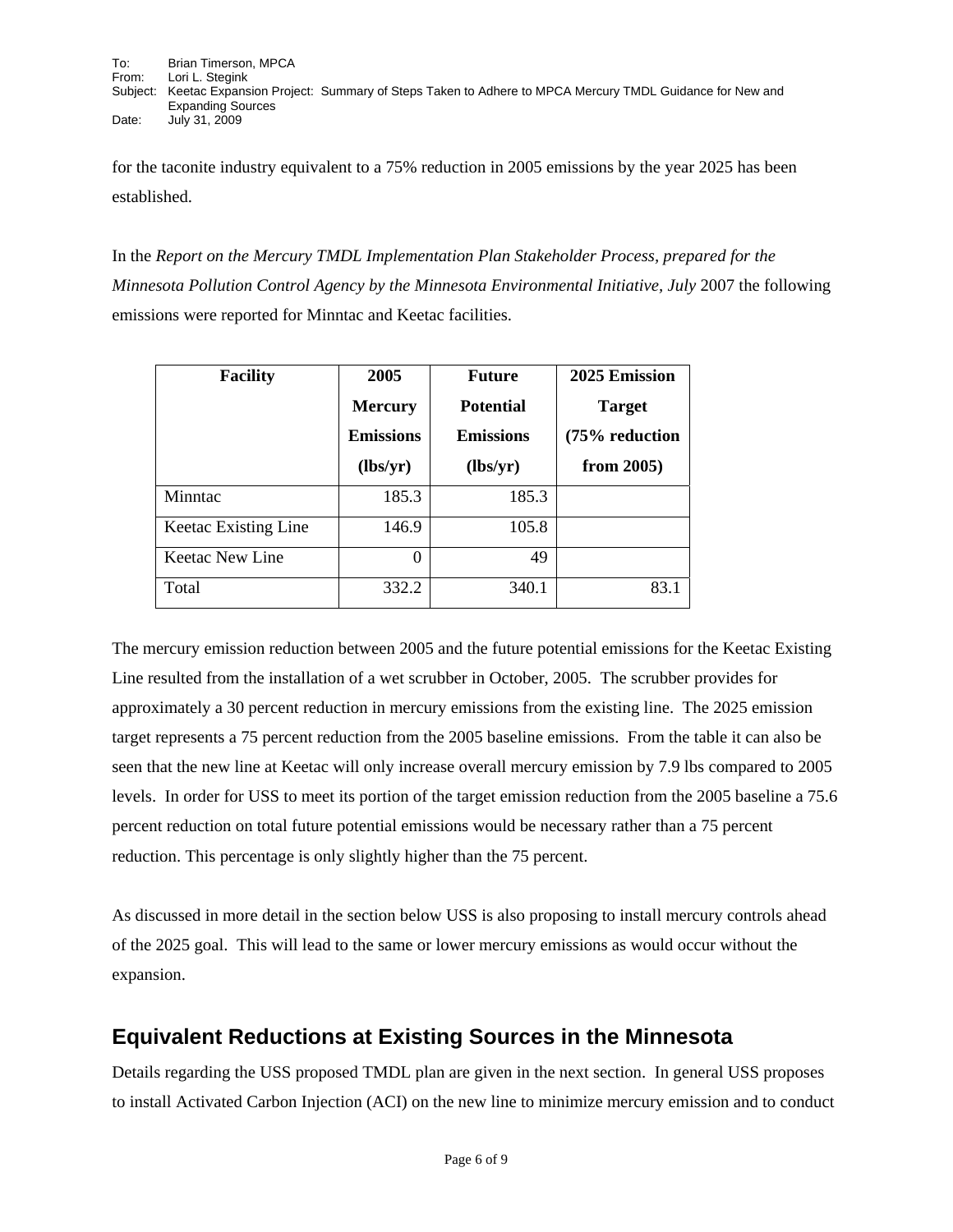To: Brian Timerson, MPCA From: Lori L. Stegink<br>Subject: Keetac Expans Keetac Expansion Project: Summary of Steps Taken to Adhere to MPCA Mercury TMDL Guidance for New and Expanding Sources Date: July 31, 2009

research regarding possible mercury controls that can be retrofitted to existing lines at its Minntac facility and the existing line at Keetac. The particulate and sulfur dioxide emissions from the new line at Keetac are proposed to be controlled using a dry electrostatic precipitator (ESP) and dry scrubber whereas existing lines are controlled by wet scrubbers. The dry pollution controls on the new line are key to the application of ACI. There are no known ACI installations where a wet scrubber is used for emission control.

If a feasible technology is identified from the research efforts it will be installed on the existing lines at Minntac and/or Keetac prior to the 2025 TMDL reduction date. Figure 2 illustrates how the increase associated with the Keetac Expansion and the installation of controls at Minntac would impact annual mercury emissions for 2005 to 2025. For this illustration actual mercury emissions were used for 2005 – 2008, projected emissions were used for 2009 based on projected pellet production, and potential emissions were used for  $2010 - 2025$ . A 50 percent reduction in mercury emission starting in 2020 was assumed for Minntac. Figure 2 illustrates how potential emissions would increase with the start-up of the Keetac expansion and then drop with the installation of controls on the existing lines at Minntac.



Mercury bio-accumulates and therefore the environmental concern with it is the total mass of mercury accumulated over time. By installing the controls early the total cumulative mercury emissions from 2005 to 2025 from USS Minnesota Ore Operations, Minntac plus Keetac, including the expansion, can be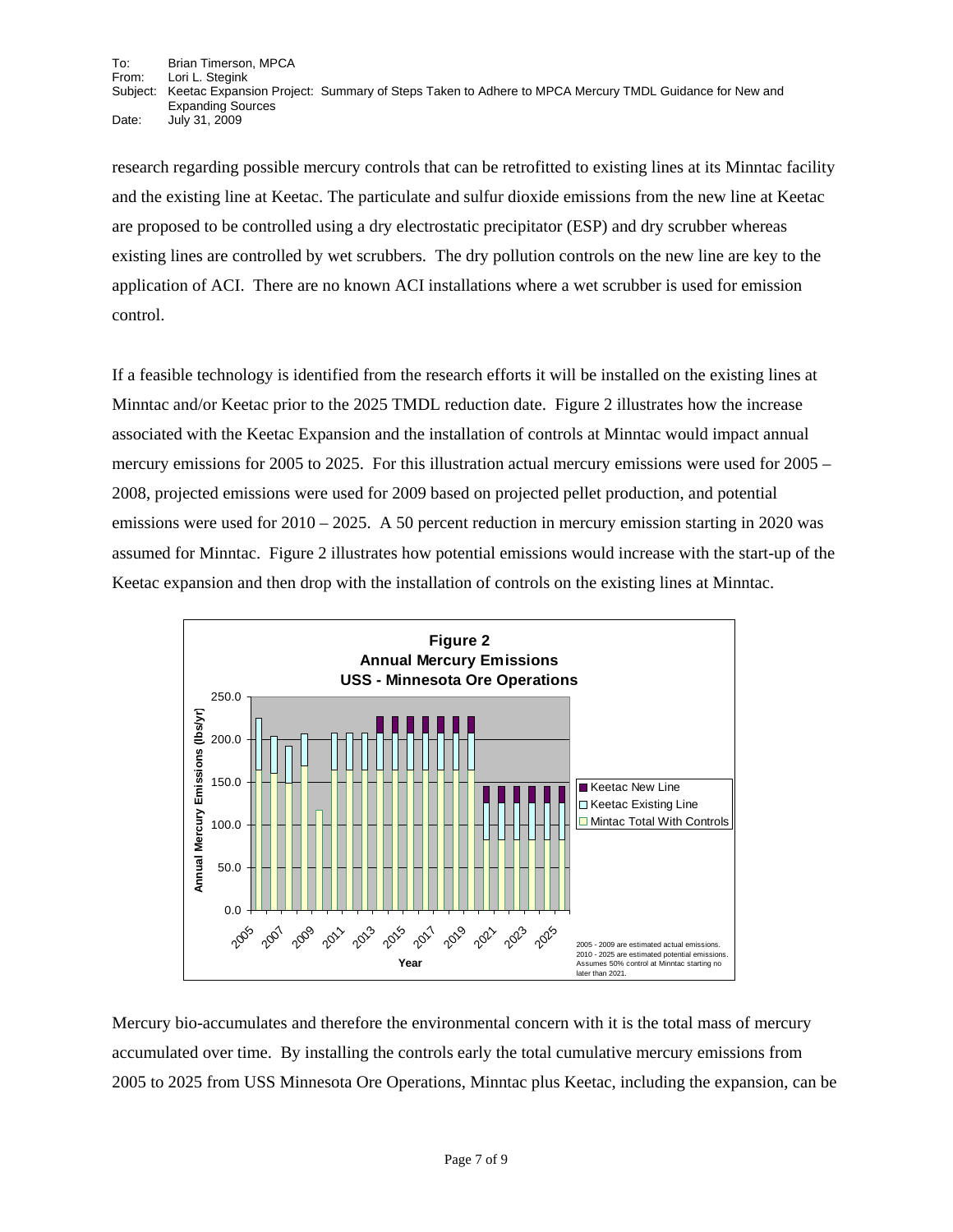To: Brian Timerson, MPCA From: Lori L. Stegink<br>Subject: Keetac Expans Keetac Expansion Project: Summary of Steps Taken to Adhere to MPCA Mercury TMDL Guidance for New and Expanding Sources

Date: July 31, 2009



maintained at the same or lower total emissions that would otherwise occur without the expansion. Figure3 illustrates this concept.

For this illustration actual mercury emissions were used for 2005 – 2008, projected emissions were used for 2009 based on projected pellet production, and potential emissions were used for 2010 – 2025. A 50 percent reduction in mercury emission starting in 2020 was assumed for Minntac. The green line on the chart shows the cumulative mercury emissions from Minntac if the controls are added prior to the 2025 TMDL timeline as part of the Keetac Expansion. The dotted brown line shows shat the Minntac emissions would be without the early addition of controls as part of the Keetac Expansion. The difference between the brown and green lines offsets the increase that will occur as a result of the Keetac Expansion (i.e. purple line). As shown in Figure 3 with this level of reduction starting in 2020 the total cumulative mercury emissions in 2025, including the expansion, would be equal to the total cumulative emissions without the expansion. Therefore, the mercury emissions from the expansion will not add additional mercury to the environment and therefore will not impede achievement of the goals of the mercury TMDL. Research needs to be conducted to determine the control efficiency that can be achieved on the existing lines. If a lower control efficiency is achieved the controls would need to be installed at an earlier date in order to offset the mercury emissions from the expansion. If a higher control efficiency is achieved, the controls could be installed at a later date or if installed in 2020 additional mercury reductions would result.